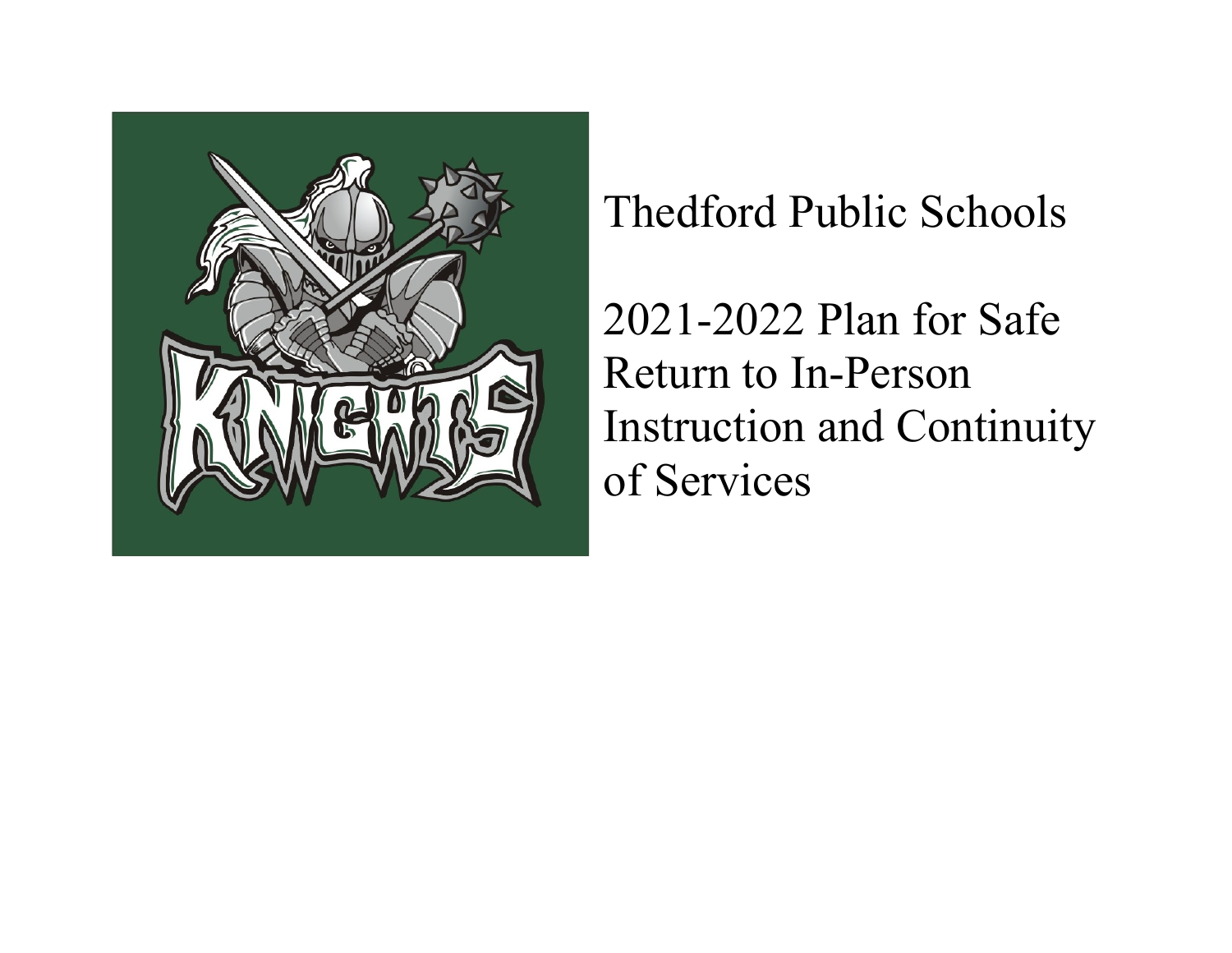**Introduction:** This is an updated plan from last school year's "Return to School and Pandemic Response Plan" that was developed with discussion, input, and guidance from the Nebraska Department of Education (NDE), the Nebraska Schools Activity Association (NSAA), KSB School Law, the West Central District Health Department, ESU 16, and other Nebraska Educators. Parents and patrons of the district have had opportunities throughout the year to provide input into our operations and response plans and procedures and we continue to encourage public comment and input.

While this plan is meant to be as comprehensive as possible, it is impossible to predict every scenario that we may encounter as we continue our in-person learning this year. The administration reserves the right to make adjustments to the plan as needed and will make every attempt to communicate those changes in a timely manner to all stakeholders of the district.

**Risk Dial:** We will no longer be following West Central District Health Department's Risk Dial to determine our level of risk for this plan. Our risk will be determined by the number of infections in our community, how many of those infections are directly tied to the school, the percentage of vaccinated individuals in the community and school, and risk of exposure to an infected individual. We will not follow a color coded system to determine what mitigation strategies to follow, but will move on a continuum as risk increases.

**How to Reduce Your Risk:** There is quite a bit of information (and misinformation) out there about this virus/disease. At the same time, it seems like the following steps are widely accepted as ways to reduce your risk of getting infected or infecting others.

- 1. Practice social distancing by maintaining at least 6 feet of distance between you and other people. Avoid large crowds whenever possible.
- 2. Using a face covering (mask, scarf, bandana, etc.) that covers your nose and mouth in public places, especially indoors and in large crowds.
- 3. Practice good hygiene. This includes regularly washing your hands for at least 20 seconds with warm soapy water or using hand sanitizer if you are unable to wash your hands.
- 4. If you need to sneeze or cough, you should cover it. The best way is to cough or sneeze into your elbow if you cannot cover it with a tissue.
- 5. Avoid touching your face as much as possible, especially your nose and eyes.
- 6. Stay home when you are feeling sick, especially if you have a fever of over 100.4 degrees.

**Reopening Guidelines:** Any Directed Health Measure from any state, district, county, or local authority that has the authority to do so will take precedence over any of these guidelines.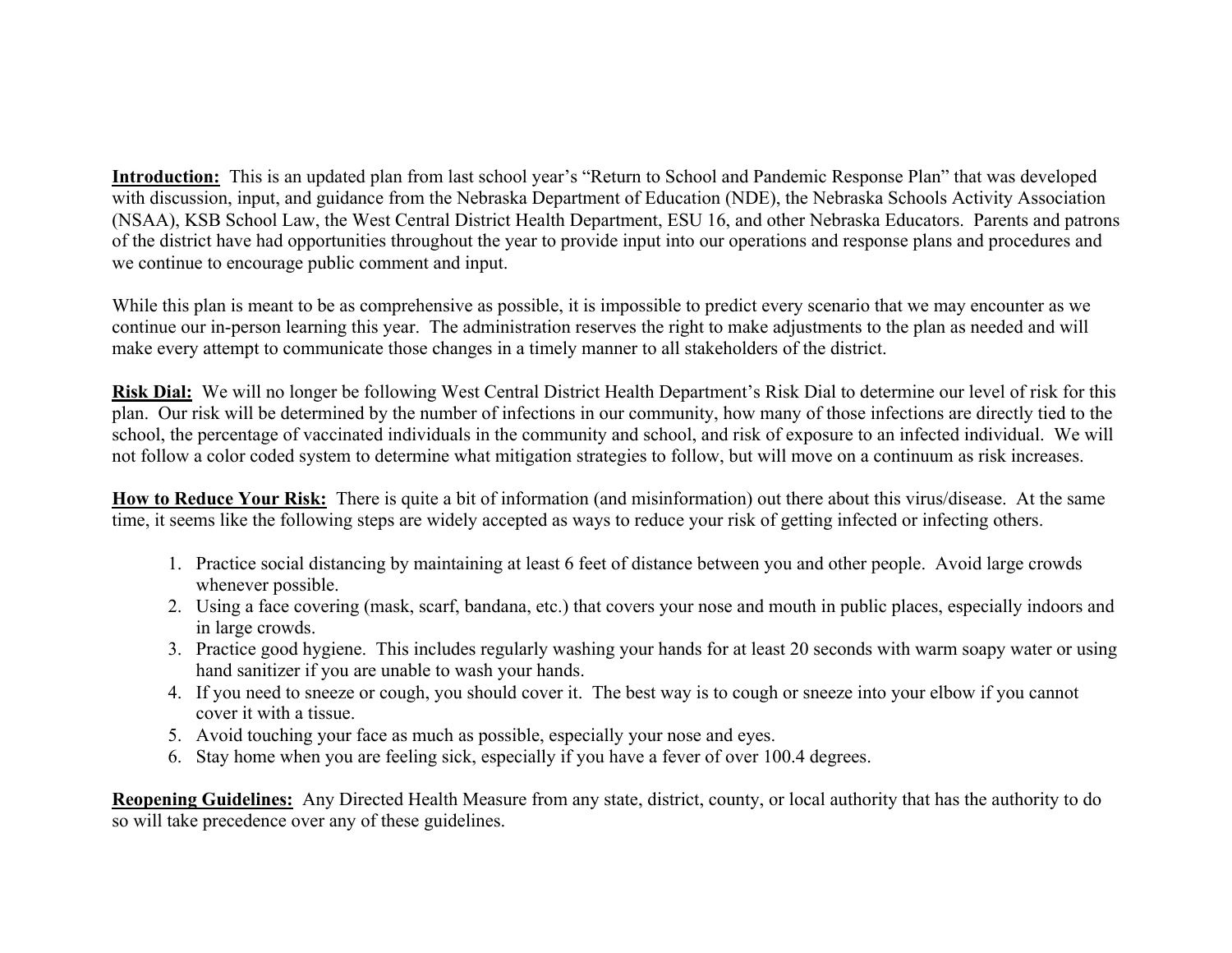## **Maintaining Health and Safety.**

Guidelines should be looked at as a continuum. Some guidelines may be tightened or loosened as we approach the next level. For example, some of the "High Risk" guidelines may be put into place even if we are still in the "Moderate Risk" level as per the West Central District Health Department.

- *a. Universal and correct wearing of masks:* Face coverings will not be required during the school year, unless there is an increased risk of exposure. Administration will determine the need for mandating any face coverings for any groups. Staff will be required to wear face coverings if there is risk of transmission in the building. Students will only be required to wear face coverings in school if there is significant community spread from an unknown source in the building.
- *b. Modifying facilities to allow for physical distancing:* Since we conducted the entire 2020-2021 school year in-person for all students PK-12, we do not foresee a need to modify our facilities. The classrooms provide enough space to allow most students to have six feet of separation from others in their classes. The cafeteria, hallways, and gym space is adequate to provide a chance to observe appropriate physical distancing for all students.
- *c. Handwashing and respiratory etiquette:* Posters will remain in the bathrooms that will instruct on proper handwashing technique. Teachers in the elementary will continue to teach, demonstrate, and practice proper handwashing and how to appropriately cover sneezes and coughs to all students. Reminders will be included in the daily announcements for  $7<sup>th</sup>$ -12<sup>th</sup> grade students.
- *d. Cleaning and maintaining healthy facilities, including improving ventilation:* The custodians will continue their cleaning schedules from last school year to provide clean and sterile facilities. Teachers and students will be encouraged to use disinfecting wipes/sprays throughout the day to wipe off desks and tables that are used by more than one student. Disinfecting of bleachers, game benches, and playgrounds will continue as they did last year. The HVAC systems in the high school provide good ventilation of fresh air.Updates to the HVAC systems in the elementary and shop also have improved air quality. The district will be looking at purchasing more air purifiers for classrooms in the elementary.
- *e. Contact tracing in combination with isolation and quarantine, in collaboration with the State, local, territorial, or tribal health departments:* The district will work with West Central District Health Department on contact tracing when there is a potential spread at school. The school will enforce any isolation or quarantine that is specifically directed to individuals by the health department. The school will not be the agency that determines quarantine or isolation for any student or teacher. If there is a potential exposure, those individuals will be asked to wear face coverings until the health department determines if quarantine or isolation is needed.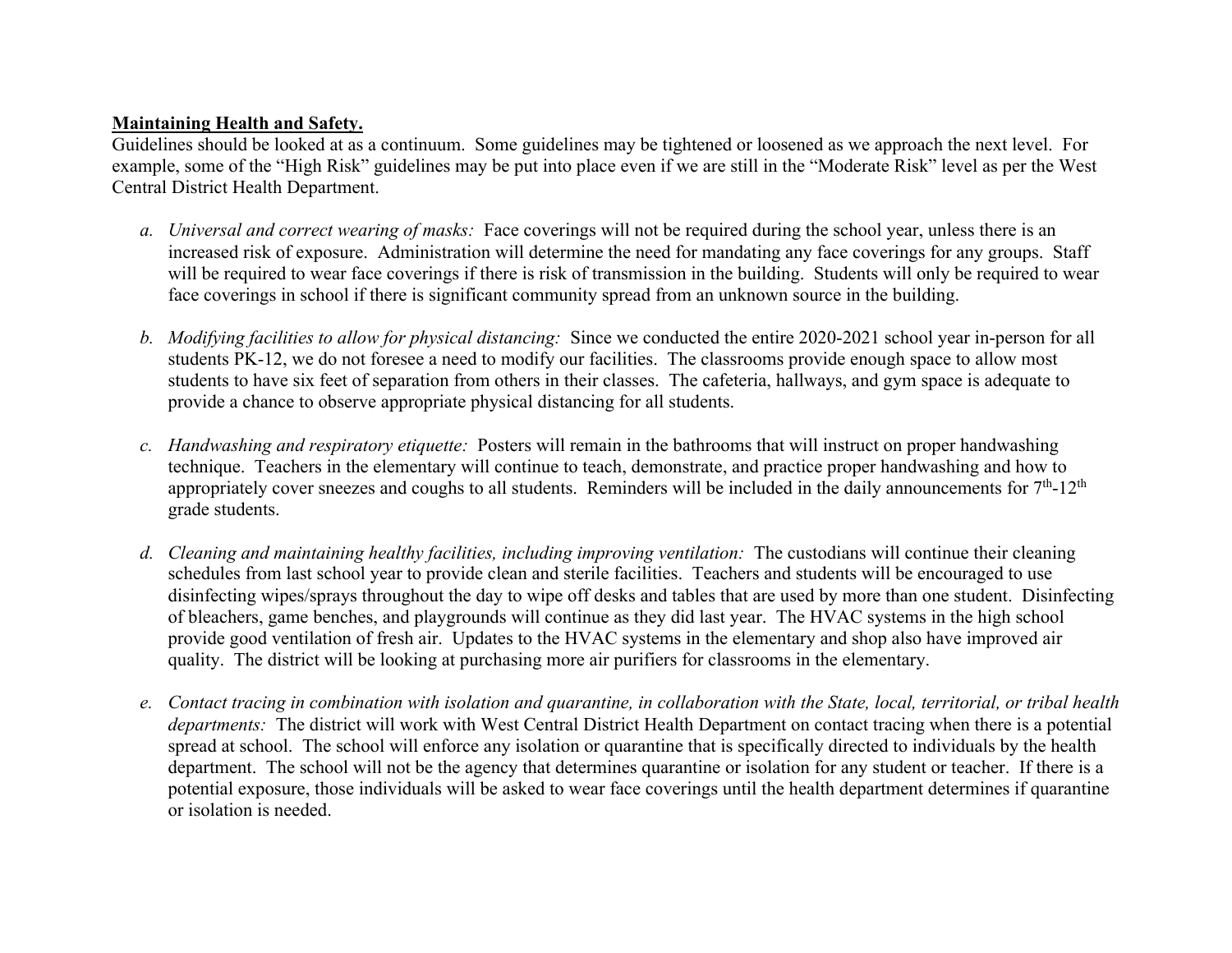- *f. Diagnostic and screening testing:* The district will not provide testing for employees or students, but will work with the West Central District Health Department to provide screening for everyone in the community. Students and staff that have an exposure to a positive individual will be encouraged to get tested.
- *g. Efforts to provide vaccinations to school communities:* The district will work with the West Central District Health Department to provide space for them to do vaccination clinics for any vaccine, including COVID-19 and flu shots.
- *h. Appropriate accommodations for children with disabilities with respect to the health and safety policies:* The district will work with parents of any children with disabilities to determine what barriers they have in meeting health and safety policies and what accommodations can be made for them.
- *i. Coordination with State and local health officials. Including the needs for support and technical assistance to implement strategies consistent to the greatest extent practicable, with relevant CDC guidelines:* We will work with West Central District Health Department as needed and will follow CDC guidelines when practicable. As we learned through a year of inperson learning, our reality is quite different than what the CDC and local health department is familiar with. At the same time, we will work with the health district and follow the guidelines that work for our situation.

## **Ensuring Continuity of Services:**

After getting through the 2020-2021 school year successfully and having students in-person all year, we will continue our dedication of having students in the building as much as possible. We will work with the health district, but will also advocate for students staying in class when they are not showing symptoms and limiting isolation and quarantine for our students and staff. We will continue to encourage staff members to get the vaccination, but will not require it.

We are working closely with ESU 16 on our mental health services and will be expanding our offerings this school year. Students in need will be able to meet with trained social workers or mental health practitioners as needed in the school building at no cost to the parents. We are also looking at providing mental health services through a local Employee Mental Health program for our staff.

We will participate in the free school meal program again this year (expanded through June 2022) and are in the process of signing up for the Community Eligibility program, which will allow us to provide meals free of charge for the next four years.